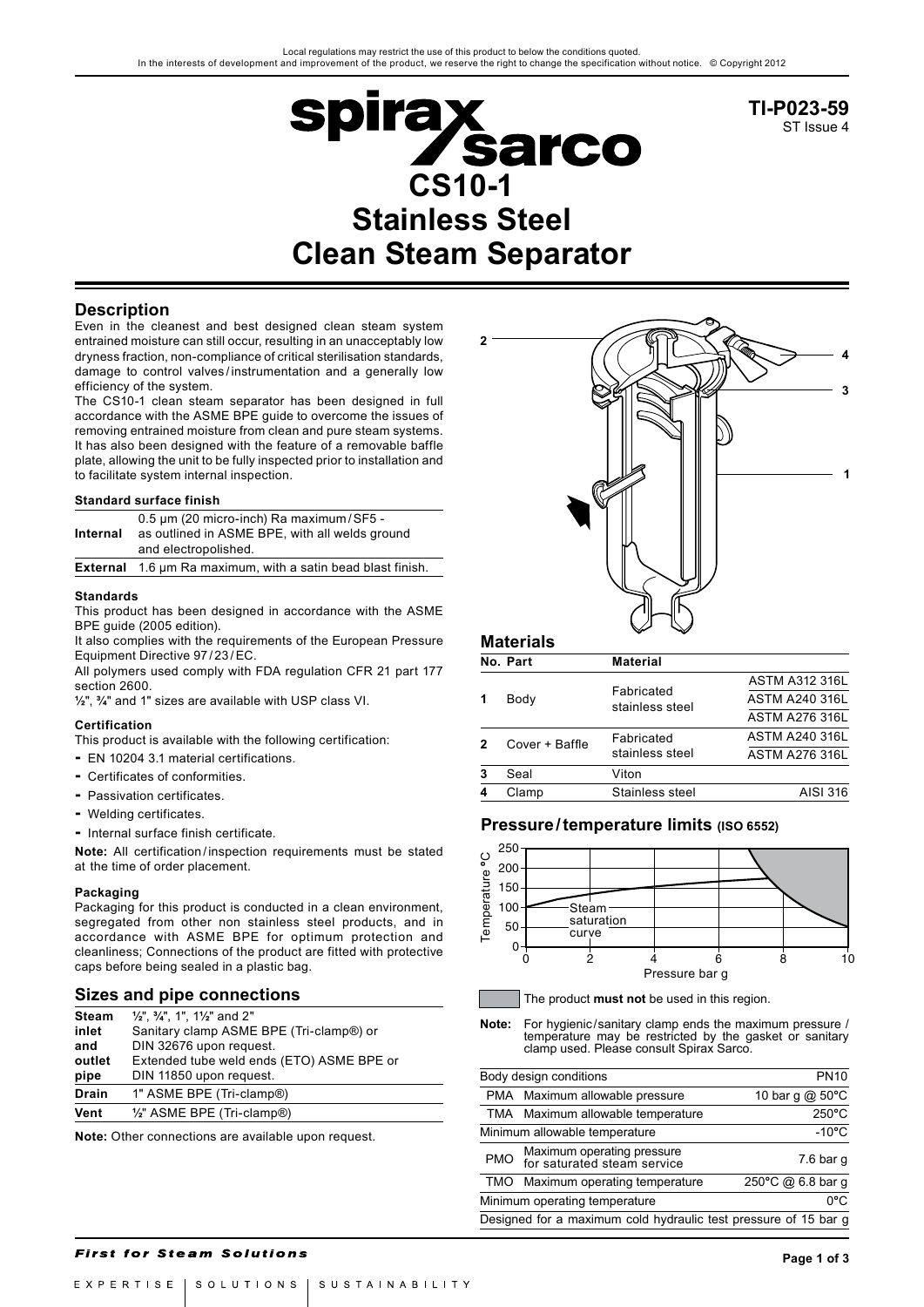## **Steam sizing example**

**The steam sizing example below has been based on imperial O/D tubing delivering 500 kg/h of steam at 6 bar g.**

- **1. Plot point A** where the steam pressure and flowrate cross, e.g. 6 bar g @ 500 kg/h: Draw a horizontal line.
- **2. Select line size**. Any separator curve that is bisected by this line at a velocity **below 27 m/s** will operate at near 100% efficiency. For this example choose a 2" (DN50) separator, point **B**.
- **3. Ascertain velocity**. Line velocity for any size can be determined by drawing a vertical line upwards from the point of intersection. From point **B** in this example the line crosses the velocity axis at 15 m/s. **Note:** a velocity correction factor needs to be applied - Please refer to the correction factor table below. For this example the velocity correction factor is 1.22 for a 2" imperial O/D tube therefore the velocity in this example would be 18.3 m/s.
- **4. Pressure drop**. Where the line extended from point **B** crosses the line **C C**, plot a horizontal line. Now drop a vertical line from point **A**. The point of intersection, **D**, is the pressure drop across the separator, i.e. approximately 0.012 bar.
- **5. Separators should be selected on the basis of the best compromise between line size, velocity and pressure drop for each application.**



Pressure drop across separator bar (approximate)

## **Velocity correction factor table**

| <b>Separator size</b> |            | $\frac{1}{2}$ | $\frac{3}{4}$ " | 411   | $1\frac{1}{2}$ | יימ   |
|-----------------------|------------|---------------|-----------------|-------|----------------|-------|
| Schedule 40 pipe      | $I/D$ (mm) | 15.80         | 21.00           | 26.60 | 40.90          | 52.50 |
|                       | Factor     | 1.00          | 1.00            | 1.00  | 1.00           | 1.00  |
| Imperial O/D tubing   | $1/D$ (mm) | 9.40          | 15.75           | 22.10 | 34.80          | 47.50 |
|                       | Factor     | 2.83          | 1.45            | 1.45  | 1.38           | 1.22  |
| Hybrid DIN 11850 pipe | $1/D$ (mm) | 15.00         | 19.00           | 25.00 | 37.00          | 49.00 |
|                       | Factor     | 1.11          | 1.13            | 1.13  | 1.22           | 1.15  |